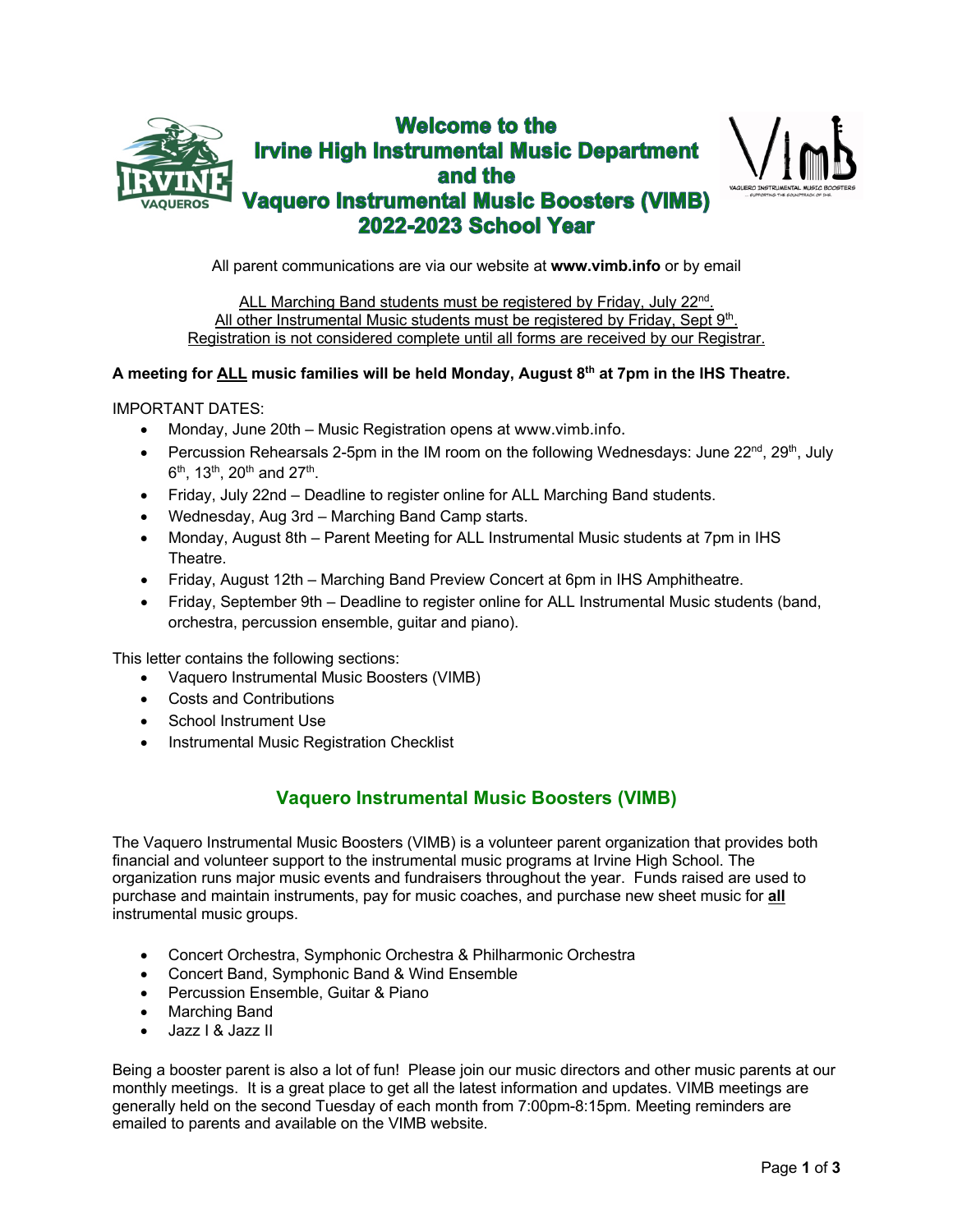# **Costs & Contributions**

The award-winning Vaqueros Instrumental Music program is solely dependent on voluntary contributions and fundraising throughout the year. We do not receive funds from the state, IUSD, or IPSF for our program.

The Vaquero Instrumental Music Boosters (VIMB) in support of all instrumental music students and classes covers the expenses listed below annually. We host two major fundraising events every year the Irvine Invitational Field Tournament and the Irvine Jazz Festival – to raise additional funds to sustain all IHS instrumental programs. However, these events do not generate enough to offset our annual expenses. We need your assistance to be able to offer a quality program for the upcoming year. Each family has faced different challenges over the past two years related to the pandemic, so we appreciate your contributions more than ever. Please donate generously if you are able

#### **Vaquero Instrumental Music Boosters (VIMB) Annual Expense Budget**:

| <b>Total Expenses</b>                      | \$84,000 |
|--------------------------------------------|----------|
| <b>Marching Band Expenses</b>              | 22,000   |
| Supplies, Music, Software, Festival, Misc. | 7.000    |
| <b>Instrument Repairs</b>                  | 7.000    |
| Instrument/Accessories Purchases           | 22,000   |
| Music Coaches                              | \$26,000 |

# **School Instrument Use**

Irvine High School has a few instruments available for student use at school. For safety reasons, instruments will no longer used by different students for each class period throughout the day. Unfortunately, we do not have enough instruments to provide full-time rentals directly through Irvine High School.

We request a \$150 instrument use contribution (see online Registration Form). Contribution for use of second instrument in the same family is \$100. This contribution covers normal maintenance and SIMPLE repairs of the instrument. Any maintenance and repairs beyond that which is deemed to be normal will be an additional charge to the student. Your support is needed to maintain the quality of our instruments for our students.

### **Please register each student online at www.vimb.info**/**registration**